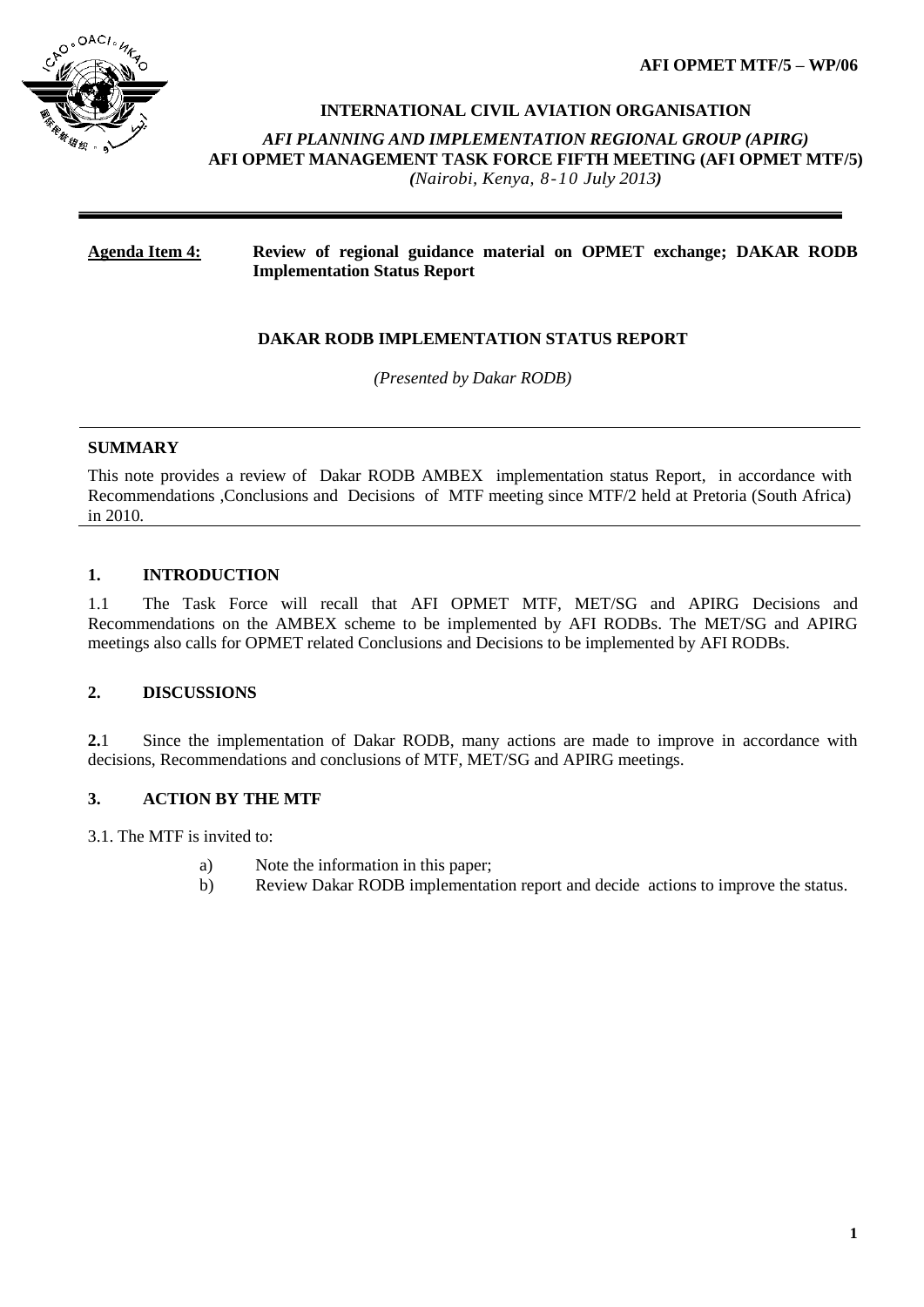| <b>Rec/Conc/Dec</b><br>$N^{\circ}$             | <b>Title of</b><br><b>Conclusion/Decision/Recommendations</b> | Text of Conclusion, Decision or<br><b>Recommendation</b>                                                                                                                                                                                                                                                                                                                                                                                                                           | <b>Status/Action Taken</b>                                            |
|------------------------------------------------|---------------------------------------------------------------|------------------------------------------------------------------------------------------------------------------------------------------------------------------------------------------------------------------------------------------------------------------------------------------------------------------------------------------------------------------------------------------------------------------------------------------------------------------------------------|-----------------------------------------------------------------------|
| <b>Recommendation 1/1</b><br><b>APIRG 17/5</b> | <b>AFI OPMET Exchange Requirements</b>                        | a)The OPMET data type,<br><b>OPMET</b> bulletins and types of<br><b>OPMET</b> exchange at Appendix<br>3.5C,<br>be implemented by Dakar and<br>Pretoria Regional OPMET data<br>banks (RODBs), AMBEX                                                                                                                                                                                                                                                                                 | Actions are required to Roberts FIR to<br>improve the OPMET exchange. |
|                                                |                                                               | bulletin compiling centres (BCCs)<br>and National OPMET Centres<br>(NOCs)<br><b>OPMET</b><br>the<br>as<br>requirements in the AFI Region<br>b) The IROG functions and the<br>requirements for the exchange of<br><b>OPMET</b> between the AFI<br><b>Region and adjacent Regions in</b><br>Appendices 3.5D and 3.5E to this.<br>report be implemented by<br><b>Dakar and Pretoria RODBs as</b><br>the requirements for the<br>interregional OPMET exchange<br>in<br>the AFI Region. |                                                                       |
| <b>Recommendation 1/5</b>                      | <b>OPMET Exchange Monitoring and</b>                          | That, the OPMET management<br>and monitoring procedures given                                                                                                                                                                                                                                                                                                                                                                                                                      | <b>Done. Results are</b>                                              |

# **SUMMARY OF DAKAR RODB IMPLEMENTATION STATUS REPORT**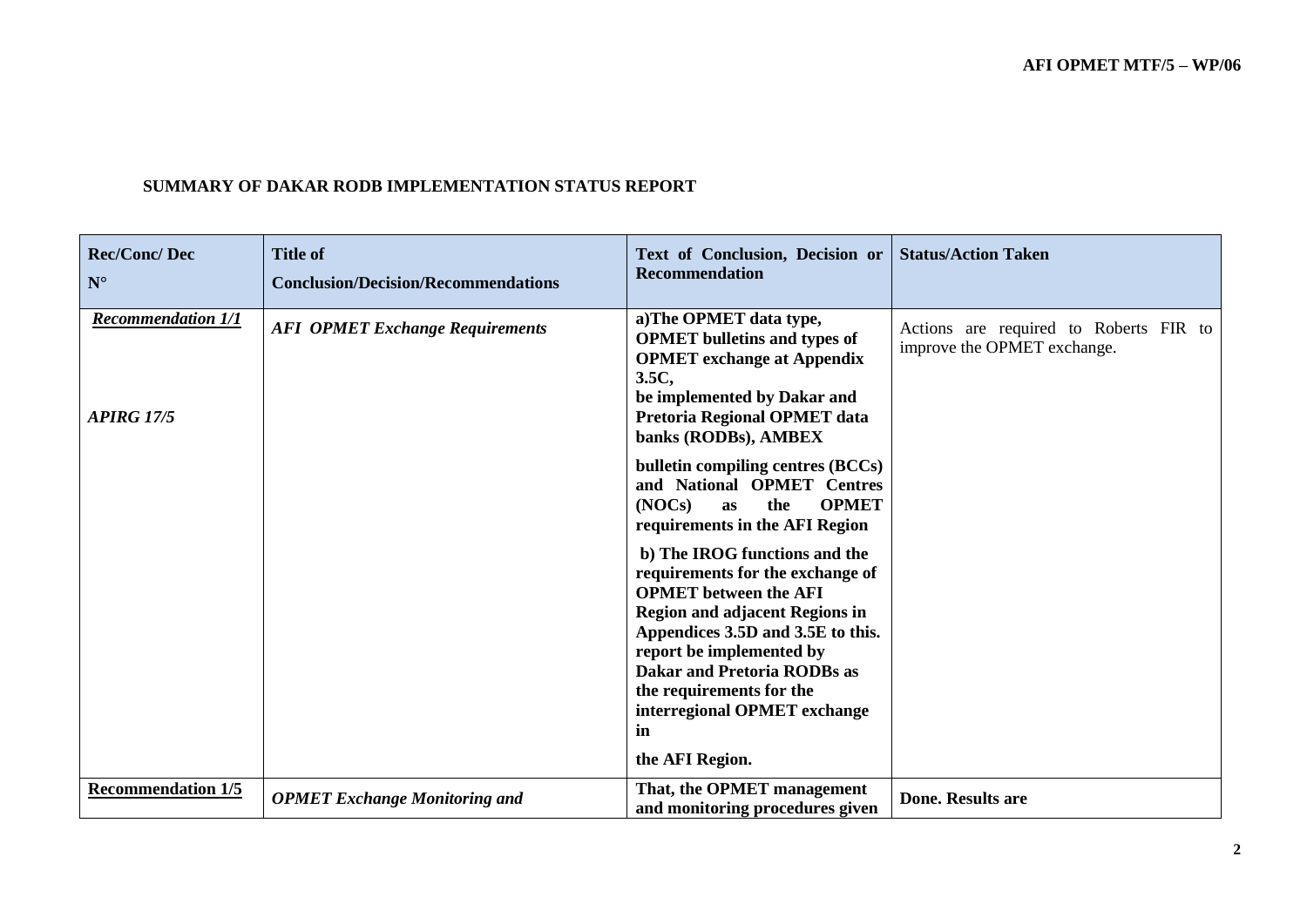| <b>APIRG 17/77</b>                             | <b>Management</b><br><b>Procedues at BCC and RODB</b> | in appendices 3.5I and 3.5J to this<br>report be implemented by the<br><b>RODBS</b> and the BCCS as the<br>requirements for OPMET<br>exchange |                                                                                                               |
|------------------------------------------------|-------------------------------------------------------|-----------------------------------------------------------------------------------------------------------------------------------------------|---------------------------------------------------------------------------------------------------------------|
|                                                |                                                       | monitoring<br>and<br>management<br>procedures in the AFI region.                                                                              |                                                                                                               |
| <b>Recommendation 2/3</b>                      | <b>Schedule of the AFI OPMET</b>                      | That, the Task Force meets once<br>a year to plan and assess progress<br>on its work programme. The                                           | The monitoring of OPMET is done every<br>three months, statistics are sent to the<br>secretariat in July 2012 |
| <b>APIRG 17/80</b>                             |                                                       | yearly meetings will be held<br>alternatively between RODBs<br><b>Dakar and Pretoria.</b>                                                     |                                                                                                               |
| Decision 2/4:                                  | Time validation criteria for data reception           |                                                                                                                                               | Done since July 2012 (see the attached file)                                                                  |
| Decision 2/5                                   | <b>Monitoring Time Fames</b>                          |                                                                                                                                               | The monitoring statistics is sent to the<br>secretariat since July 2012                                       |
| Decision 2/6                                   | <b>AMBEX Implementation Status Report</b>             |                                                                                                                                               | Done                                                                                                          |
| <b>Recommendation 2/7</b><br><b>APIRG18/43</b> | Direct AFTN link between AFI RODBs                    | That Dakar and Pretoria RODBs<br><b>Provider States,</b><br>a) investigate the best<br>possible way to<br>implement a<br>backup circuit       | There is an AFTN link between Dakar and<br>Jo'Burg (V24/9600). But not with Pretoria.                         |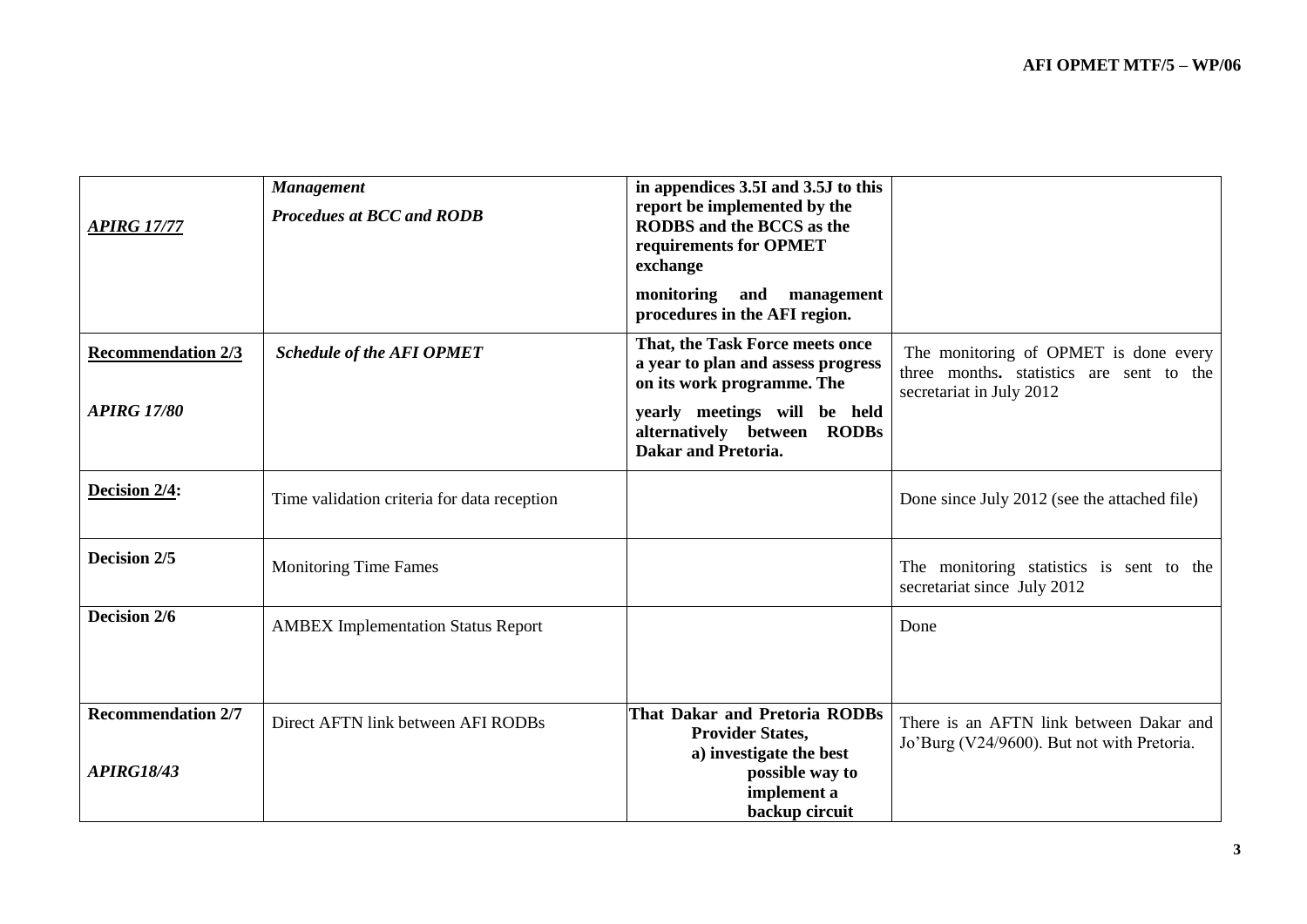|                                                  |                                                             | between the two<br><b>RODBs</b> for the<br>implementation of<br>the backup<br>procedures<br>between the<br>RODBs, in time<br>for the MTF/4<br>meeting<br>September 2012<br>and<br>b) implement reliable<br>telecommunicatio<br>ns facilities to<br>support back-up<br>procedures for the<br><b>AFI RODBs.</b> |                                                                                                                |
|--------------------------------------------------|-------------------------------------------------------------|---------------------------------------------------------------------------------------------------------------------------------------------------------------------------------------------------------------------------------------------------------------------------------------------------------------|----------------------------------------------------------------------------------------------------------------|
| <b>Recommendation 2/9</b>                        | Development of a back up procedures for AFI<br><b>RODBs</b> |                                                                                                                                                                                                                                                                                                               | Not yet. But contacts are made with Toulouse<br>and Euro control to implement a similarly<br>system as Europe. |
| Decisions 2/10                                   | <b>Internet Access Address of RODBs</b>                     |                                                                                                                                                                                                                                                                                                               | http://brdo.asecna.org for Dakar RODB                                                                          |
| <b>Recommendation 2/14</b><br><b>APIRG 18/46</b> | AFI OPMET data catalogue                                    | That the OPMET data catalogue<br>given in Appendix 3.6B to this<br>report, be expeditiously finalized<br>and implemented by States in the                                                                                                                                                                     | A common catalogue for the two RODB is<br>elaborated                                                           |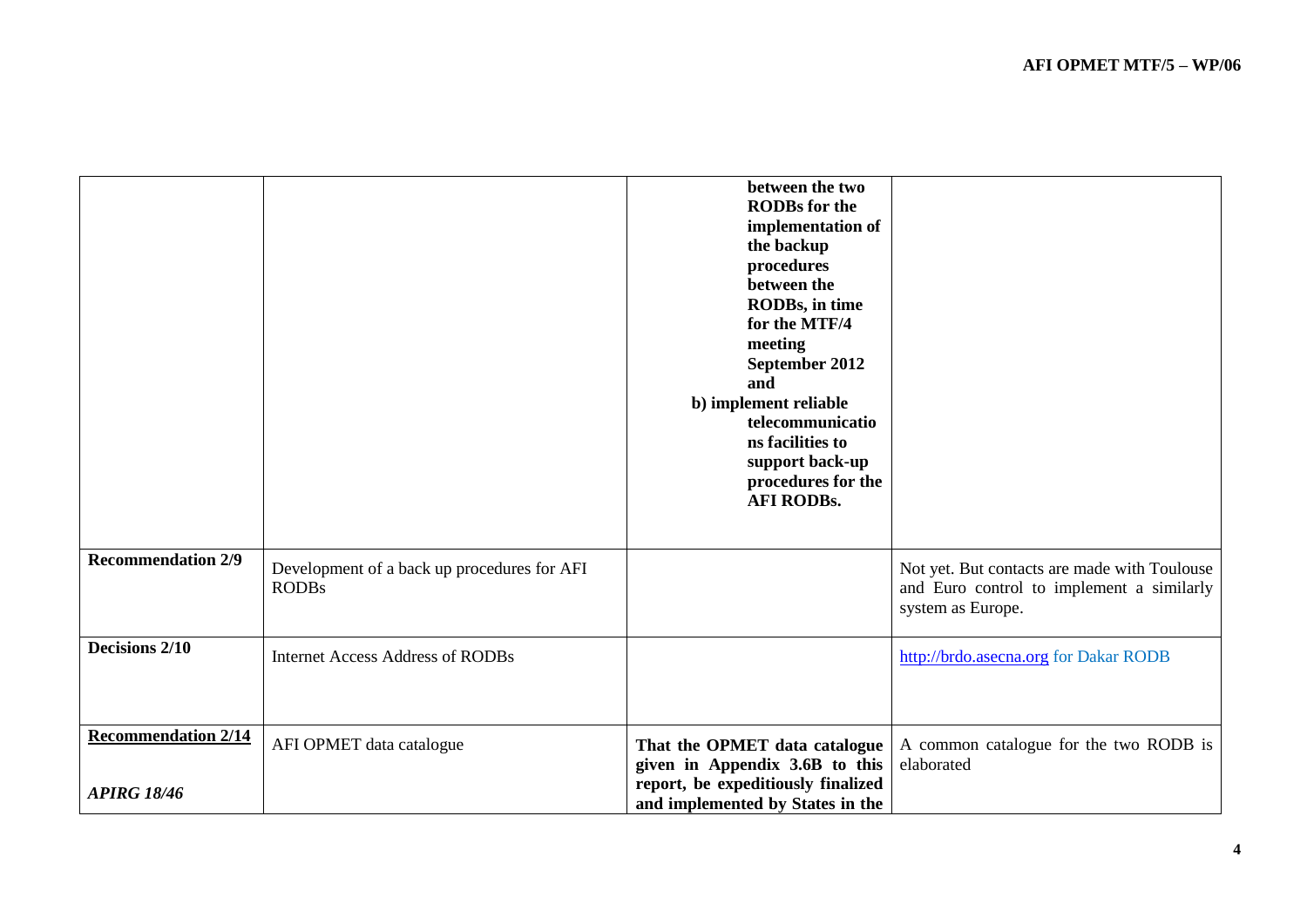|                            |                                                                      | <b>AFI</b> Region.                                                                                                                                                                                       |                                                                                                                                                                                                            |
|----------------------------|----------------------------------------------------------------------|----------------------------------------------------------------------------------------------------------------------------------------------------------------------------------------------------------|------------------------------------------------------------------------------------------------------------------------------------------------------------------------------------------------------------|
| <b>Recommendation 2/15</b> | Implementation of Special AIREP by Dakar<br><b>RODB</b>              | That, Dakar RODB implements<br>of<br>OPMET data<br>all<br>types<br>described<br>in<br><b>AMBEX</b><br>the<br><b>Handbook</b><br>including<br>special<br>AIREP (UA).                                      | Not implemented by Dakar RODB though<br>many special aireps are received in the<br>RODB from LH (Lufthansa), AFZA (South<br>Africa Airways), LFPW, EGRR<br>Rec; to be submitted to MET/SG/11 for<br>action |
| Decision 2/18              | Awareness of to MWOs to SIGMETs                                      |                                                                                                                                                                                                          | Yes awareness are received from ASECNA<br>Meteorological Centers, without Roberts.                                                                                                                         |
| <b>Recommendation 3/4</b>  | Implementation of an AFTN Circuit between<br>Dakar and Pretoria RODB | <b>That Dakar and Pretoria RODBs</b><br><b>Provider States,</b><br>a) investigate the best<br>possible way to                                                                                            | Not implemented                                                                                                                                                                                            |
| <b>APIRG 18/43</b>         |                                                                      | implement a<br>backup circuit<br>between the two<br><b>RODBs</b> for the<br>implementation of<br>the backup<br>procedures<br>between the<br>RODBs, in time<br>for the MTF/4<br>meeting<br>September 2012 |                                                                                                                                                                                                            |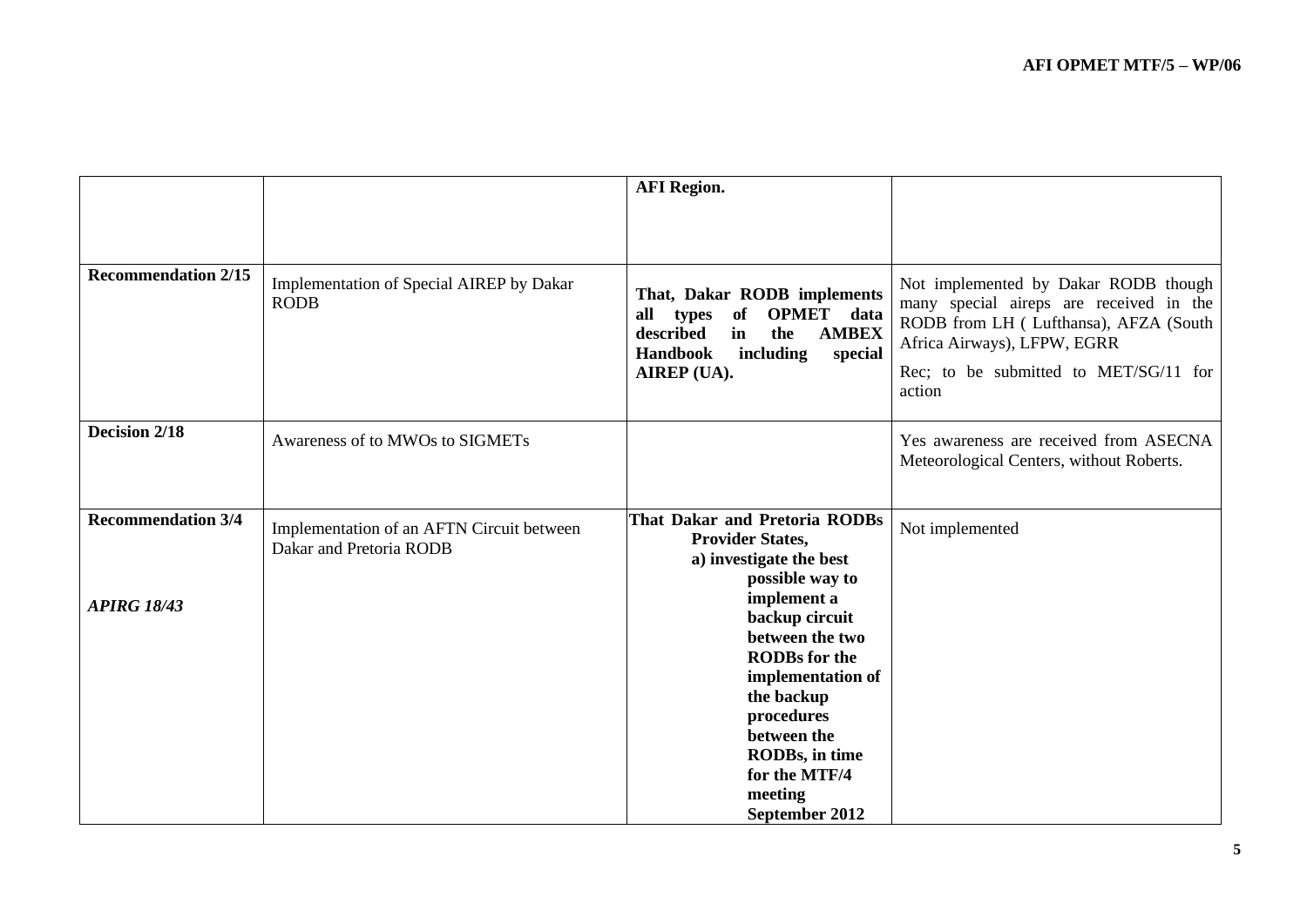|                     |                                               | and<br>b) implement reliable<br>telecommunicatio<br>ns facilities to<br>support back-up<br>procedures for the<br><b>AFI RODBs.</b>                                                                                                                                                                                                                                       |                                        |
|---------------------|-----------------------------------------------|--------------------------------------------------------------------------------------------------------------------------------------------------------------------------------------------------------------------------------------------------------------------------------------------------------------------------------------------------------------------------|----------------------------------------|
| <b>Decision 3/8</b> | Designating a coordinator and setting up date |                                                                                                                                                                                                                                                                                                                                                                          |                                        |
| <b>APIRG 18/45</b>  | <b>EUR SIGMET monitoring</b>                  | That:<br>a) the two AFI RODB<br><b>Provider States be</b><br>invited to monitor<br>the reception of<br><b>SIGMET</b><br>information<br>during the regular<br>(twice yearly)<br><b>EUR Region</b><br><b>SIGMET</b> tests<br>and report;<br>b) the two AFI IROGs<br>and ROC<br><b>Toulouse</b><br>exchange their<br>routing tables and<br>verify the<br>coherency of these | Done. Results are sent to Secretariats |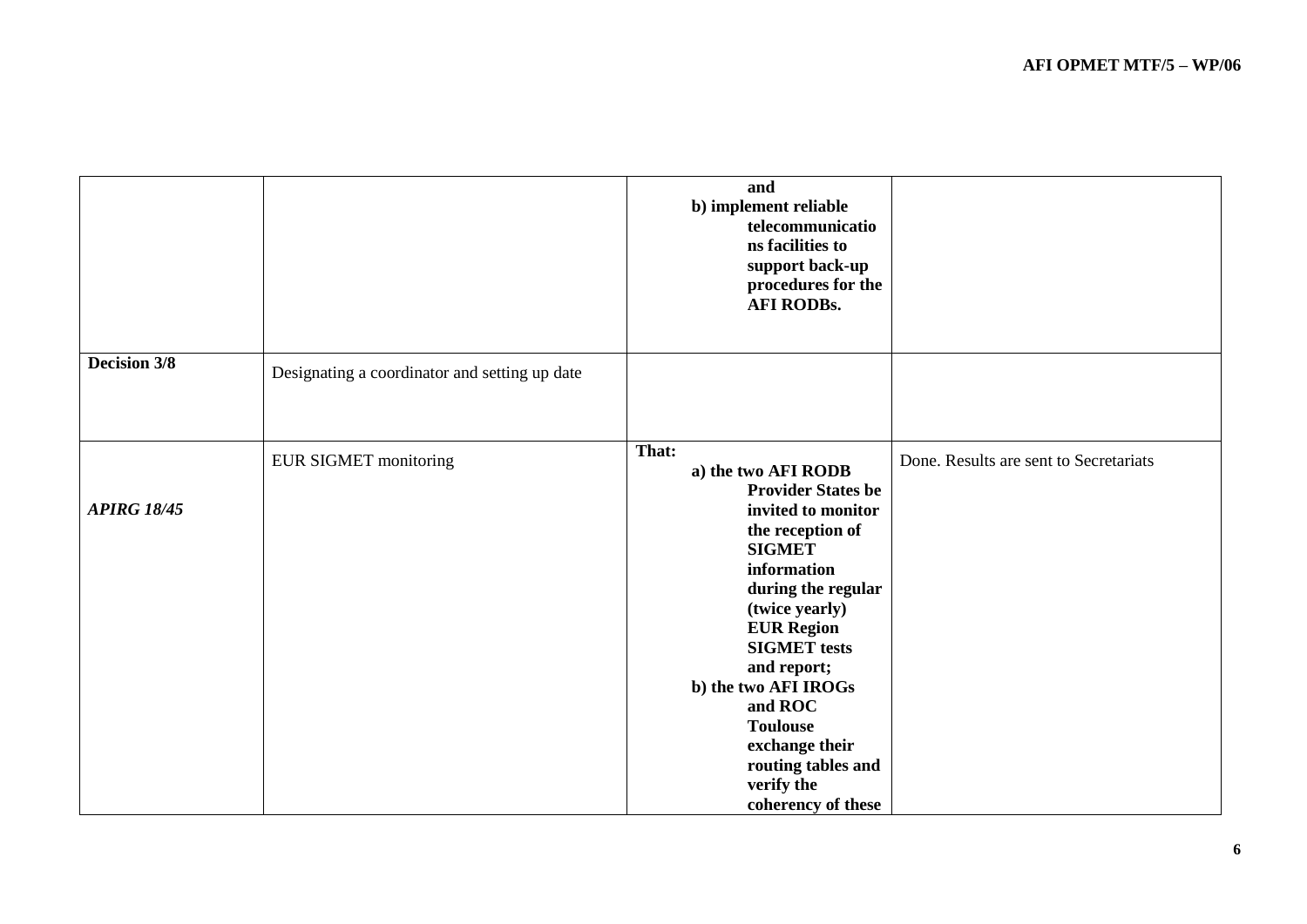|                            |                                                                              | tables; and                                                                                                                                                                                                                                                  |                                                   |
|----------------------------|------------------------------------------------------------------------------|--------------------------------------------------------------------------------------------------------------------------------------------------------------------------------------------------------------------------------------------------------------|---------------------------------------------------|
| <b>Recommendation 3/13</b> | AFI OPMET Data catalogue                                                     |                                                                                                                                                                                                                                                              | Is being consolidated by South Africa             |
| <b>Decision 4/01</b>       | Participation of AFI RODBs to regular EUR<br><b>SIGMET</b>                   |                                                                                                                                                                                                                                                              |                                                   |
| Decision 4/05              | <b>Improving the annual RODBs and</b><br><b>Implementation Status Report</b> | <b>That, Dakar and Pretoria RODBs</b><br>issue their respective<br>annual<br>implementation status<br>report<br>based on the MTF, MET/SG and<br><b>APIRG</b><br><b>Decisions</b><br>and<br><b>Conclusions</b><br><b>AFI</b><br>related<br>to<br><b>RODBs</b> | Not implemented                                   |
| <b>Recommendation 4/09</b> | Monotoring of OPMET bulletins in coordination<br>with ROC toulouse           |                                                                                                                                                                                                                                                              | Done with Toulouse and ROC RIO                    |
| Decision 4/12              | Finalizing AFI OPMET data catalogue                                          |                                                                                                                                                                                                                                                              | Done .will be shown during the present<br>meeting |